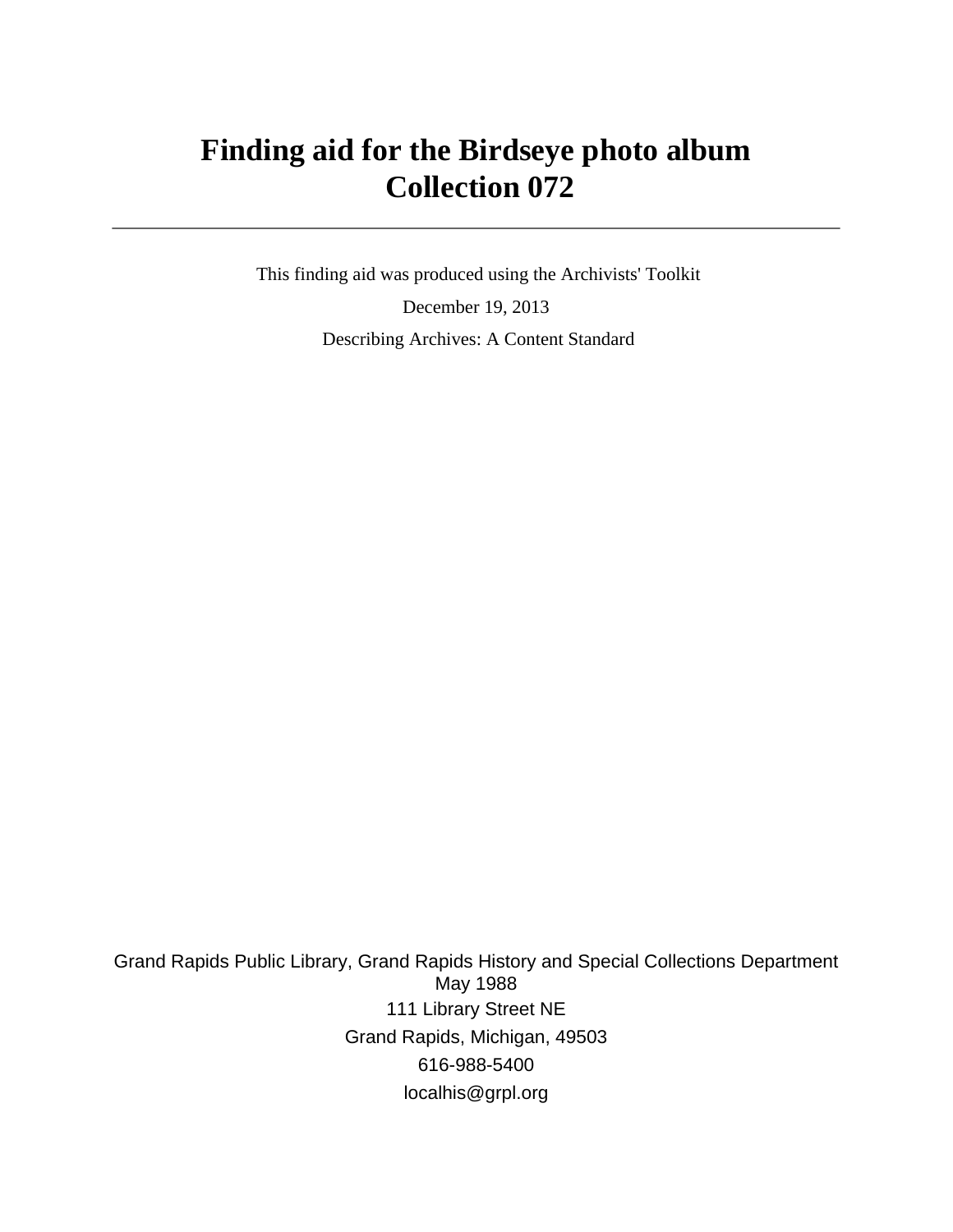# **Table of Contents**

 $\overline{\phantom{a}}$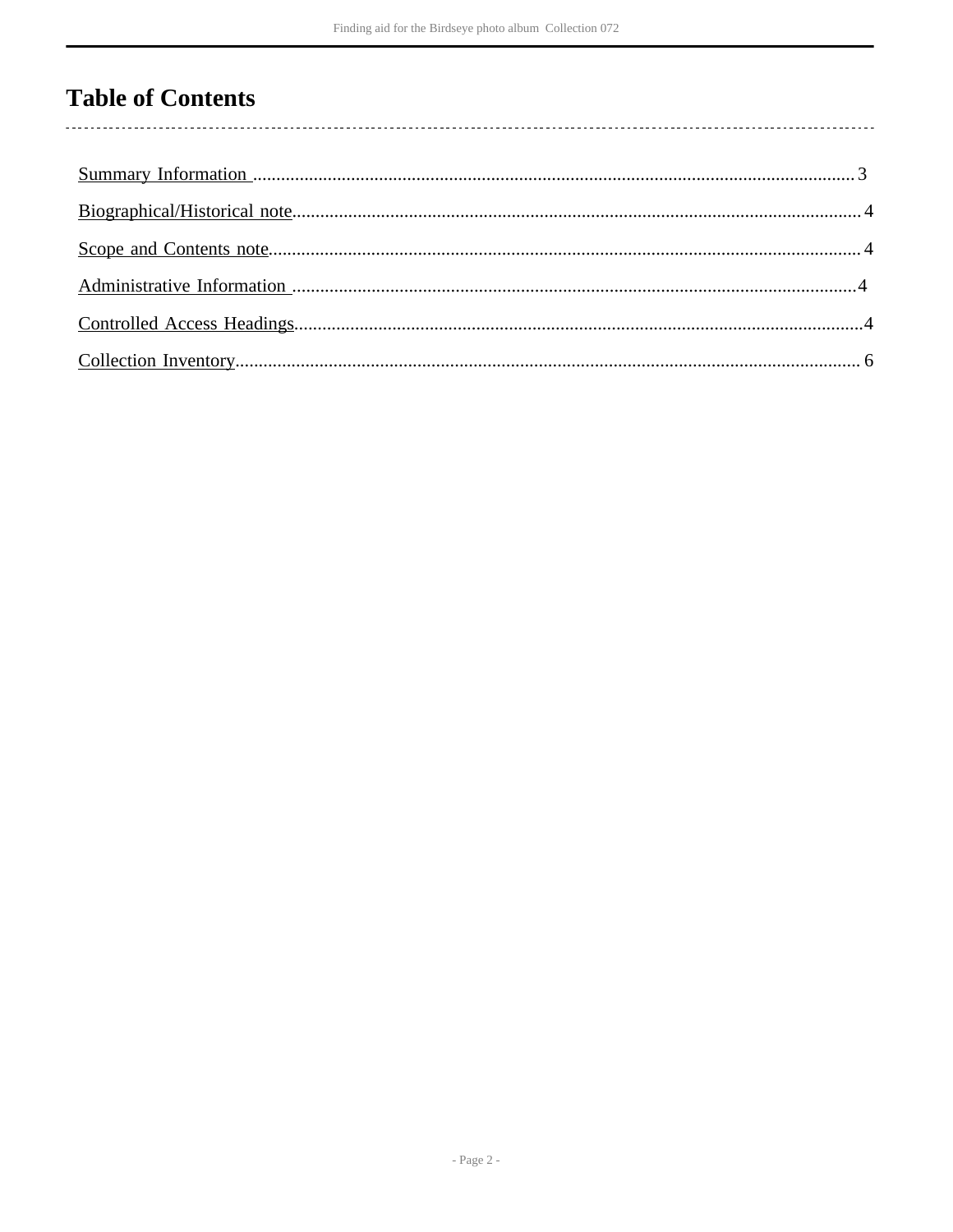# <span id="page-2-0"></span>**Summary Information**

| <b>Repository</b> | Grand Rapids Public Library, Grand Rapids History and Special<br><b>Collections Department</b>                                                                                                                                                                                                                                            |
|-------------------|-------------------------------------------------------------------------------------------------------------------------------------------------------------------------------------------------------------------------------------------------------------------------------------------------------------------------------------------|
| <b>Creator</b>    | Birdseye Veneer Company. (Escanaba (Mich.))                                                                                                                                                                                                                                                                                               |
| <b>Title</b>      | Birdseye Veneer Company 35th Anniversary photo album                                                                                                                                                                                                                                                                                      |
| <b>Date</b>       | 1943                                                                                                                                                                                                                                                                                                                                      |
| <b>Extent</b>     | 0.21 Linear feet One box                                                                                                                                                                                                                                                                                                                  |
| Language          | English                                                                                                                                                                                                                                                                                                                                   |
| <b>Abstract</b>   | The Birdseye Veneer Company operated in Escanaba, Michigan during<br>the first half of the twentieth century. The 43 8x10 photographs in the<br>album, made in 1943, detail the processing of trees into sheets and rolls of<br>veneer by the company. The images document the mechanical, animal and<br>human power used in the process. |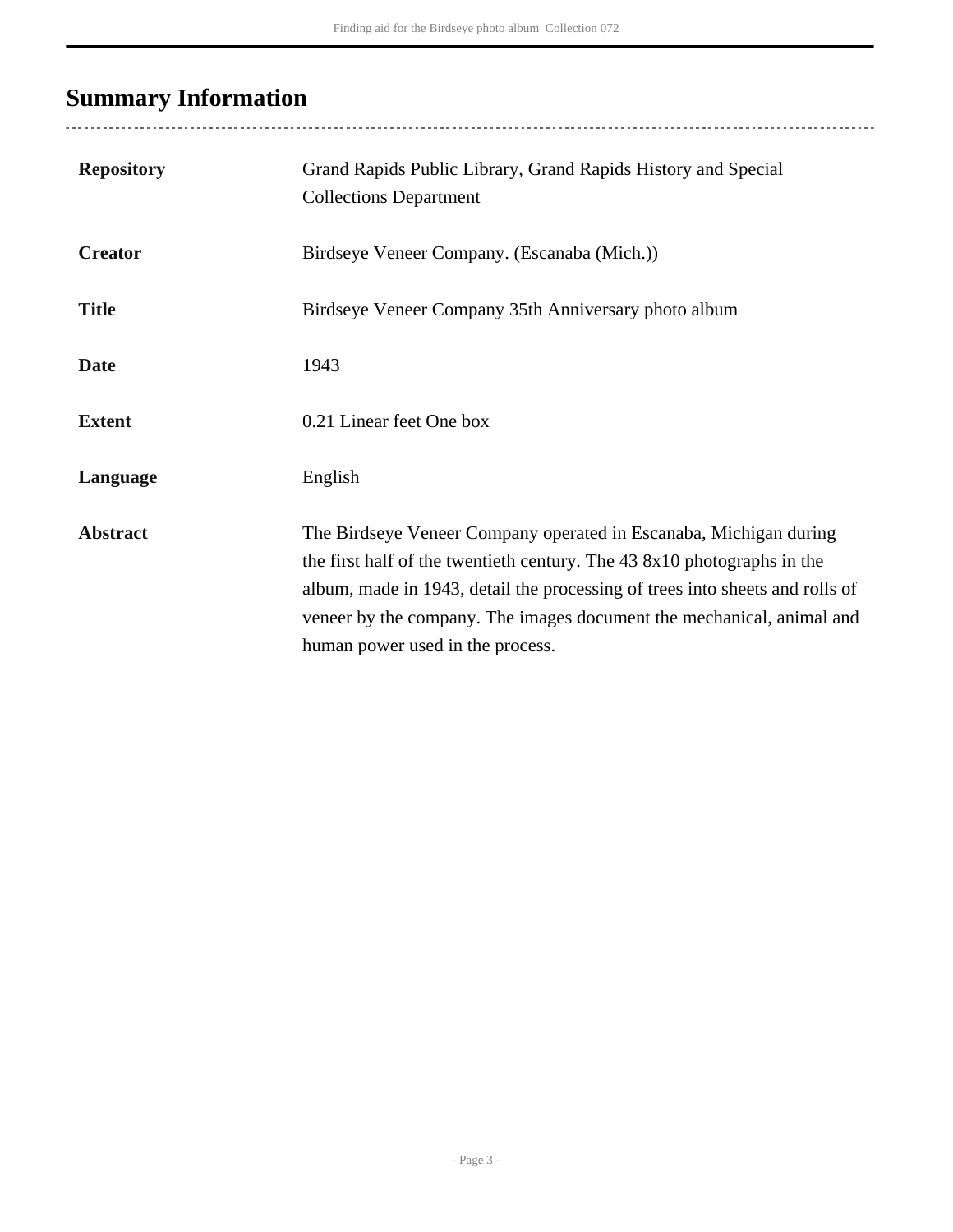## <span id="page-3-0"></span>**Biographical/Historical note**

The Birdseye Veneer Company was organized in 1912 to process trees into veneer at Escanaba, Michigan.

## <span id="page-3-1"></span>**Scope and Contents note**

The 43 8x10 photographs in the album detail the processing of trees into sheets and rolls of veneer by the company. The images document the mechanical, animal and human power used int eh process as well as the firm's physical plant. The images provide views of techniques, machinery and transport of logs, veneer and waste. The album contains a brief narrative introduction. Since the album covers are clad with examples of the firm's veneer, they are retained.

## <span id="page-3-2"></span>**Administrative Information**

#### **Publication Information**

Grand Rapids Public Library, Grand Rapids History and Special Collections Department May 1988

#### **Immediate Source of Acquisition note**

Library purchase, accession number 00.000

## <span id="page-3-3"></span>**Controlled Access Headings**

**Corporate Name(s)**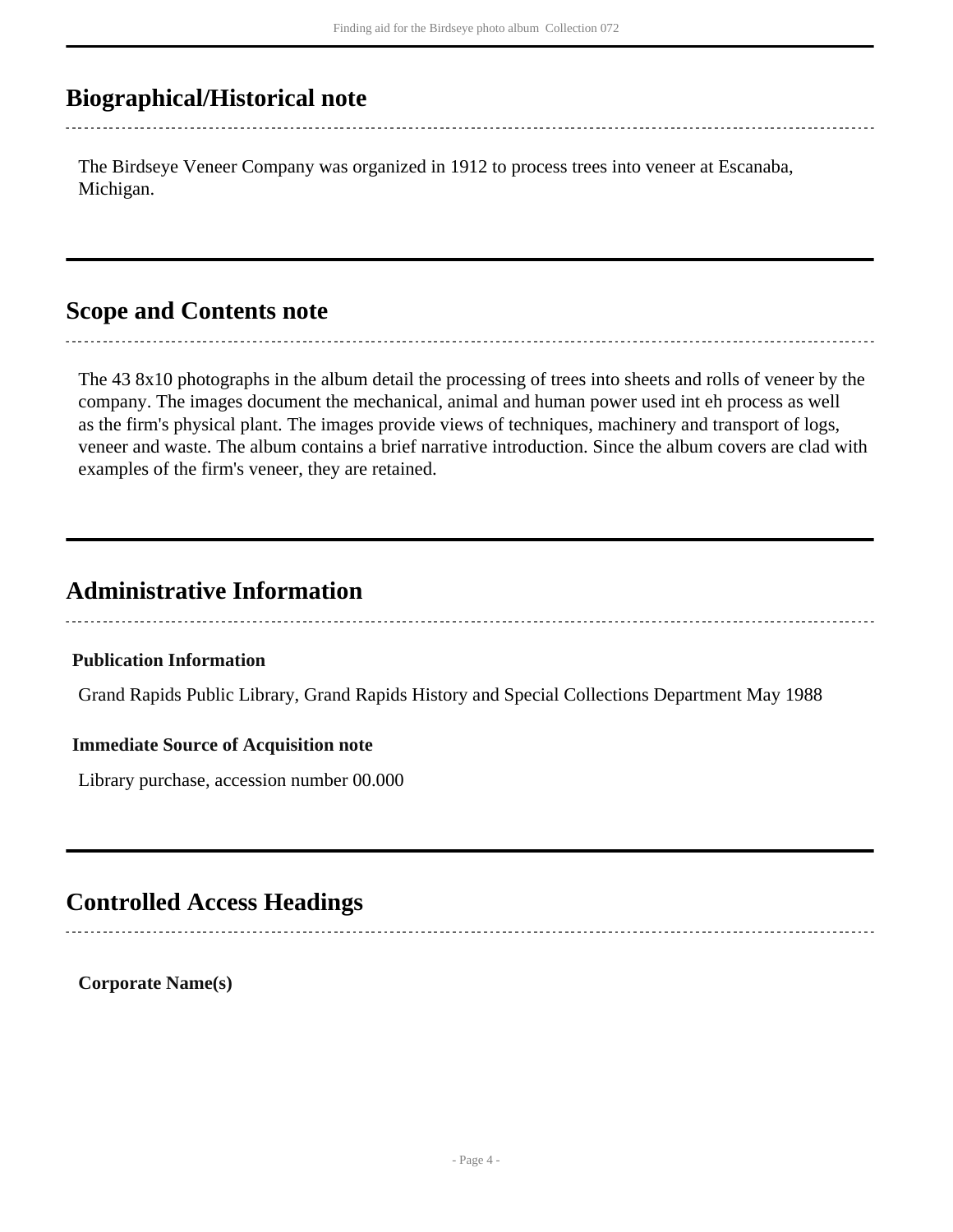• Birdseye Veneer Company. (Escanaba (Mich.))

### **Geographic Name(s)**

• Escanaba (Mich.) -- History

### **Subject(s)**

- Logging -- Michigan
- Veneer industry -- Michigan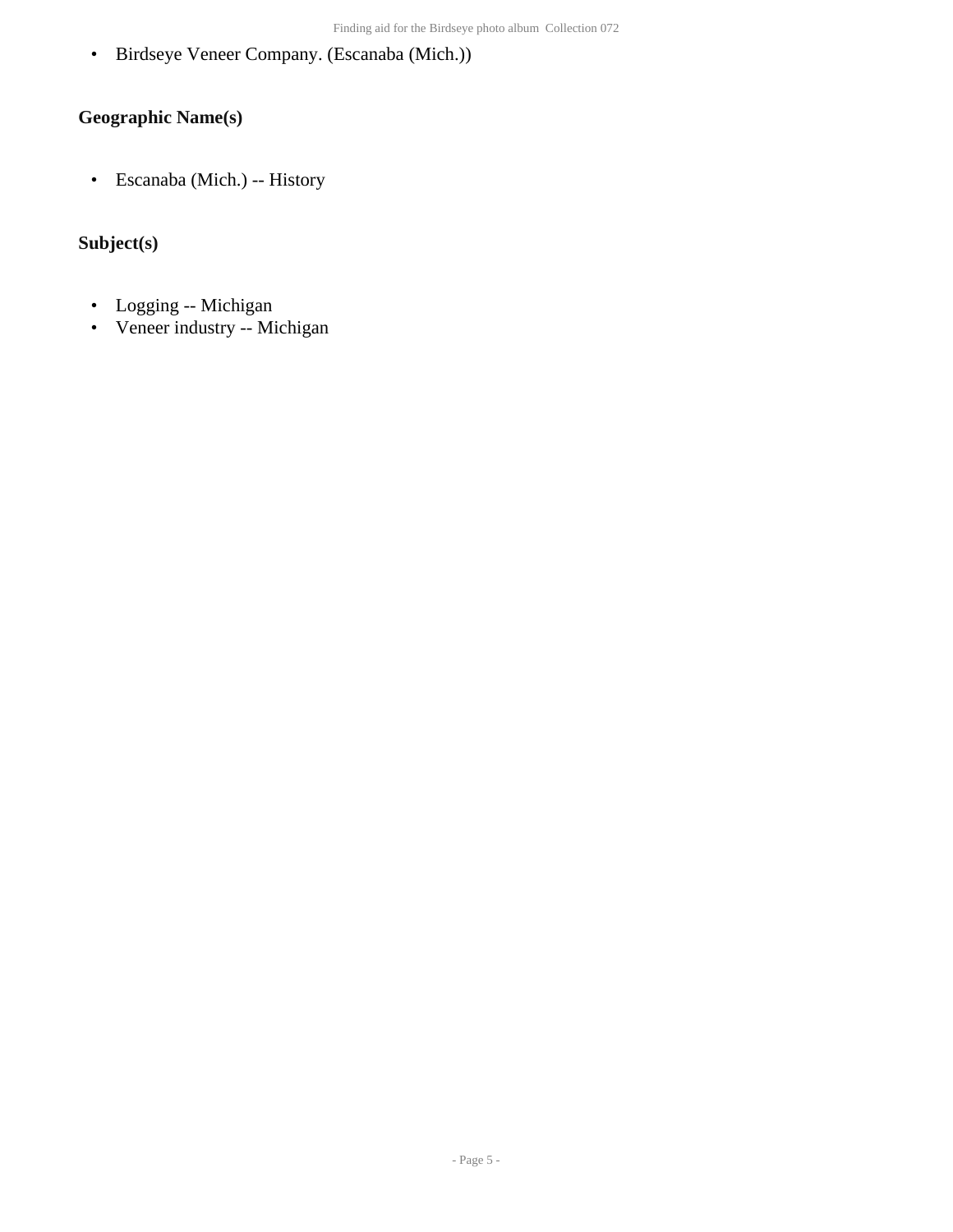#### **pages 1-11 (11 photos) Includes views of the plant (1 aerial), and felling...**

## <span id="page-5-0"></span>**Collection Inventory**

|                                                                                     | <b>Box</b>   | <b>Folder</b>  |
|-------------------------------------------------------------------------------------|--------------|----------------|
| Introduction to the album (3 sheets)                                                | $\mathbf{1}$ | $\mathbf{1}$   |
| pages 1-11 (11 photos) Includes views of the plant (1 aerial), and felling of trees |              |                |
|                                                                                     | <b>Box</b>   | <b>Folder</b>  |
| .1 Aerial View of Escanaba Plant of Birdseye Veneer Co.                             | $\mathbf{1}$ | $\overline{2}$ |
| .2 Cutting Veneer logs.                                                             | $\mathbf{1}$ | $\overline{2}$ |
| .3 Notching                                                                         | $\mathbf{1}$ | $\overline{2}$ |
| .4 Falling of a Forest Giant                                                        | $\mathbf{1}$ | $\overline{2}$ |
| .5 Timber!!                                                                         | $\mathbf{1}$ | $\overline{2}$ |
| .6 Sawing to specified lengths                                                      | $\mathbf{1}$ | $\overline{2}$ |
| .7 Checking annual ring growth                                                      | $\mathbf{1}$ | $\overline{2}$ |
| .8 Skiding veneer logs                                                              | $\mathbf{1}$ | $\overline{2}$ |
| .9 Loading logs in the woods                                                        | $\mathbf{1}$ | $\overline{2}$ |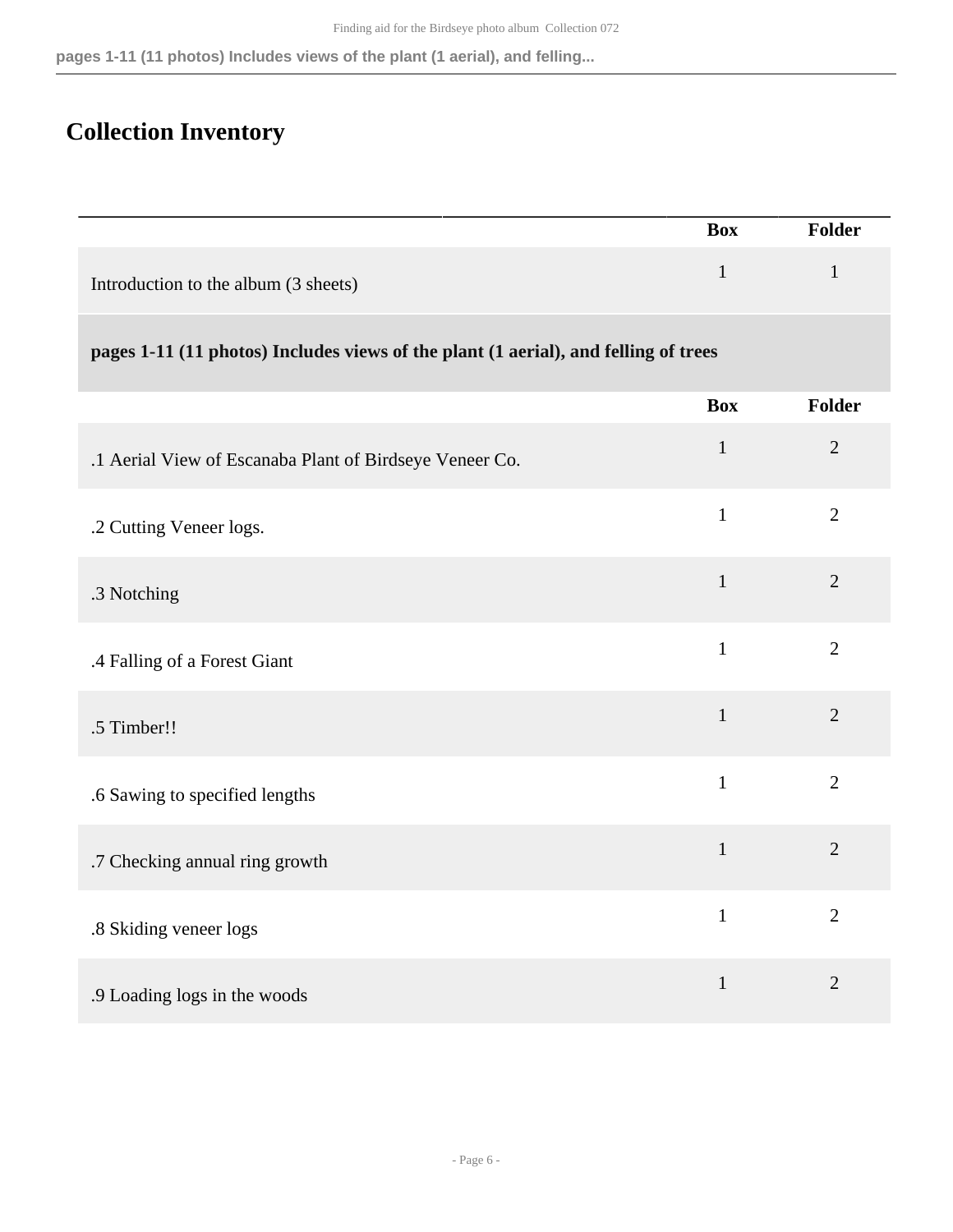#### **pages 12-22 (11 photos) Includes Log Handling**

| .10 Heavy pulling                           |               |
|---------------------------------------------|---------------|
| .11 The Log Yard and Equipment for handling | $\mathcal{D}$ |

### **pages 12-22 (11 photos) Includes Log Handling**

|                                                                                                                                                   | <b>Box</b>   | <b>Folder</b> |
|---------------------------------------------------------------------------------------------------------------------------------------------------|--------------|---------------|
| .12 Log Handling Equipment. Shows crane in the center with a bull dozer<br>left and a tractor right, logs piled behind.                           | $\mathbf{1}$ | 3             |
| .13 The Log Yard and Equipment for Handling. Shows crane on a railroad<br>track running into the horizon, with logs on either side.               | $\mathbf{1}$ | 3             |
| .14 The Log Yard and Equipment for Handling. Shows box cars being<br>loaded with a mechanical lifting devise. "Great Northern" on boxcar.         | $\mathbf{1}$ | 3             |
| .15 The Log Yard and Equipment for Handling. Shows men left with a<br>crane, lifting a log.                                                       | $\mathbf{1}$ | 3             |
| .16 The Log Yard and Equipment for Handling.                                                                                                      | $\mathbf{1}$ | 3             |
| .17 The Log Yard and Equipment for Handling. Shows cut logs piled in<br>front of a railroad track, with logs strewn in a field in the background. | $\mathbf{1}$ | 3             |
| .18 The Log Yard and Equipment for Handling.                                                                                                      | $\mathbf{1}$ | 3             |
| .19 The Log Yard and Equipment for Handling. Shows a man in a shirt, tie<br>and hat, looking at the camera, with his right hand rest on a log.    | $\mathbf{1}$ | 3             |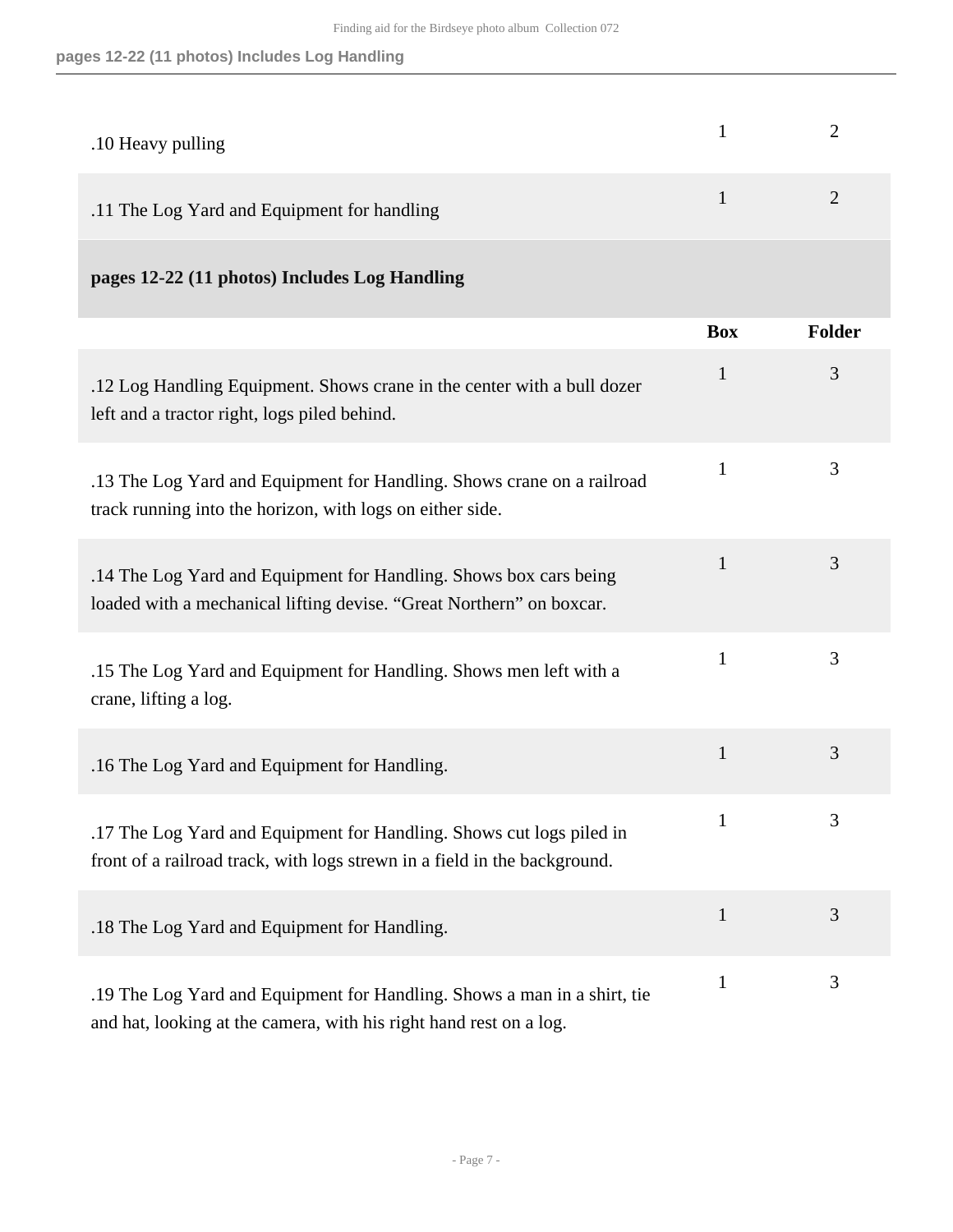#### **pages 23-33 (11 photos) Includes interior factory views of log cutting and...**

| .20 The Log Yard and Equipment for handling.                    |  |
|-----------------------------------------------------------------|--|
| .21 Conveyor to drag saw                                        |  |
| .22 Logs being drag sawn to lengths required on special orders. |  |

#### **pages 23-33 (11 photos) Includes interior factory views of log cutting and veneers**

|                                                                                          | <b>Box</b>   | Folder         |
|------------------------------------------------------------------------------------------|--------------|----------------|
| .23 Hoisting Blocks from Boiling Vats.                                                   | $\mathbf{1}$ | $\overline{4}$ |
| .24 Log Peeling Deck in Tank Room.                                                       | $\mathbf{1}$ | $\overline{4}$ |
| .25 New 110" Coe Lathe in Operation with Flow of Veneers Going to<br>Double Deck Clipper | $\mathbf{1}$ | $\overline{4}$ |
| .26 72" Lathe cutting Maple pin plank stock                                              | $\mathbf{1}$ | $\overline{4}$ |
| .27 Dimension Clippers Sizing Sheet Stock                                                | $\mathbf{1}$ | $\overline{4}$ |
| .28 Latest type drier                                                                    | $\mathbf{1}$ | $\overline{4}$ |
| .29 Drying Veneer                                                                        | $\mathbf{1}$ | $\overline{4}$ |
| .30 Merritt Dryad Drying Pin Plank Stock                                                 | $\mathbf{1}$ | $\overline{4}$ |
| .31 Double Cut-off saw sizing pink plank                                                 | $\mathbf{1}$ | $\overline{4}$ |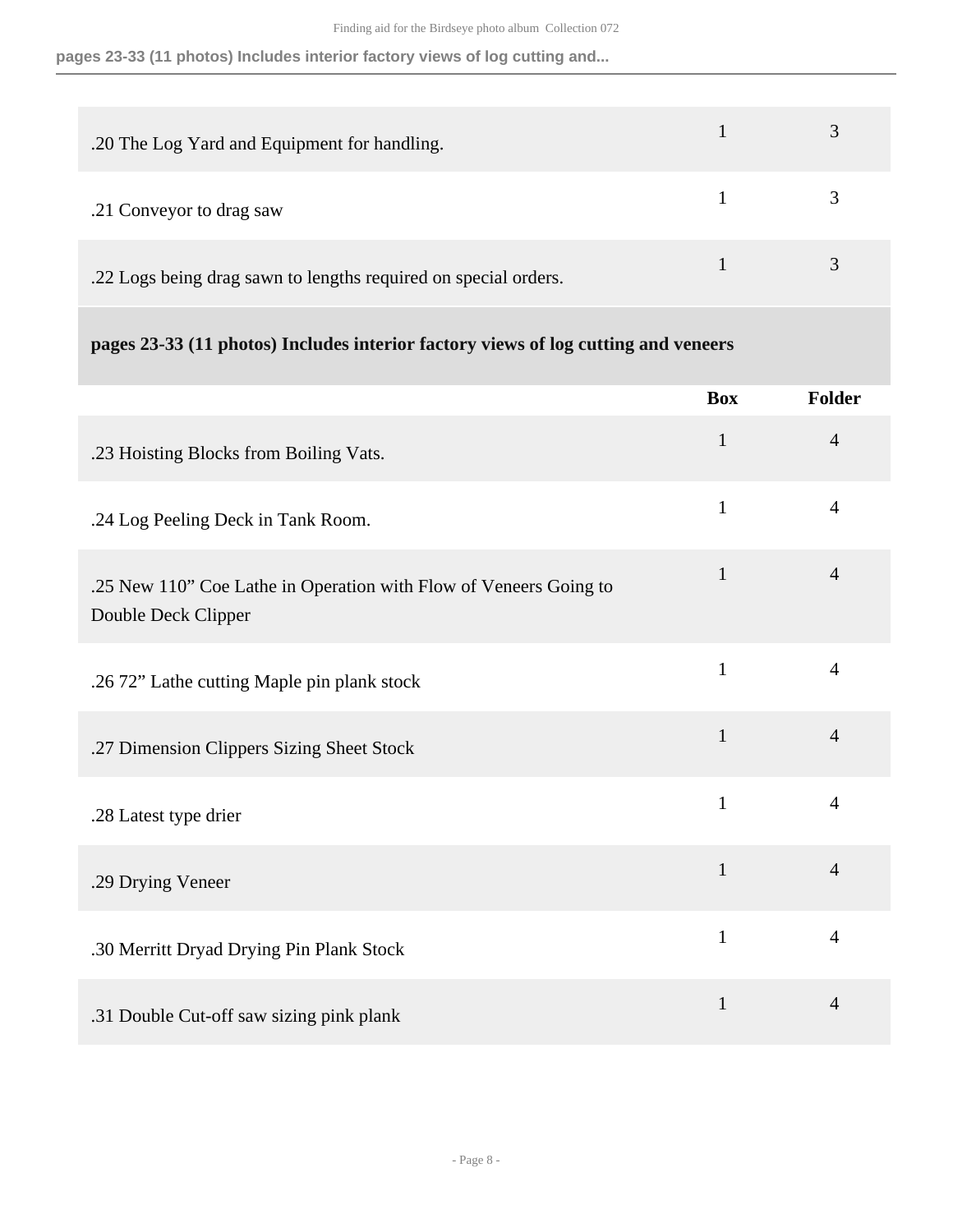| .32 Flitching Mill preparing logs for Slicer and Veneer Saws |  |
|--------------------------------------------------------------|--|
| .33 Making Quartered Elm Flitches                            |  |

**pages 34-43 (10 photos) Includes factory and 1 office interior** 

|                                                           | <b>Box</b>   | Folder |
|-----------------------------------------------------------|--------------|--------|
| .34 Curly Birch Flitches                                  | $\mathbf{1}$ | 5      |
| .35 Hauling Slabs from Flitching Mill                     | $\mathbf{1}$ | 5      |
| .36 Sawdust Tanks Steaming Flitches for Slicer            | $\mathbf{1}$ | 5      |
| .37 Slicing Machines in Operation                         | $\mathbf{1}$ | 5      |
| .38 Sizing Clipper Squaring up Flitches                   | $\mathbf{1}$ | 5      |
| .39 Veneer Saw in Operation                               | $\mathbf{1}$ | 5      |
| .40 Bolter Saw Cutting Cores into Grating Lumber and Wood | $\mathbf{1}$ | 5      |
| .41 Crating Veneers for Shipment                          | $\mathbf{1}$ | 5      |
| .42 Storage Warehouse for Veneers Ready for Shipment      | $\mathbf{1}$ | 5      |
| .43 Sales Office Birds Eye, Maple Suite in foreground.    | $\mathbf{1}$ | 5      |
|                                                           | <b>Box</b>   | Folder |